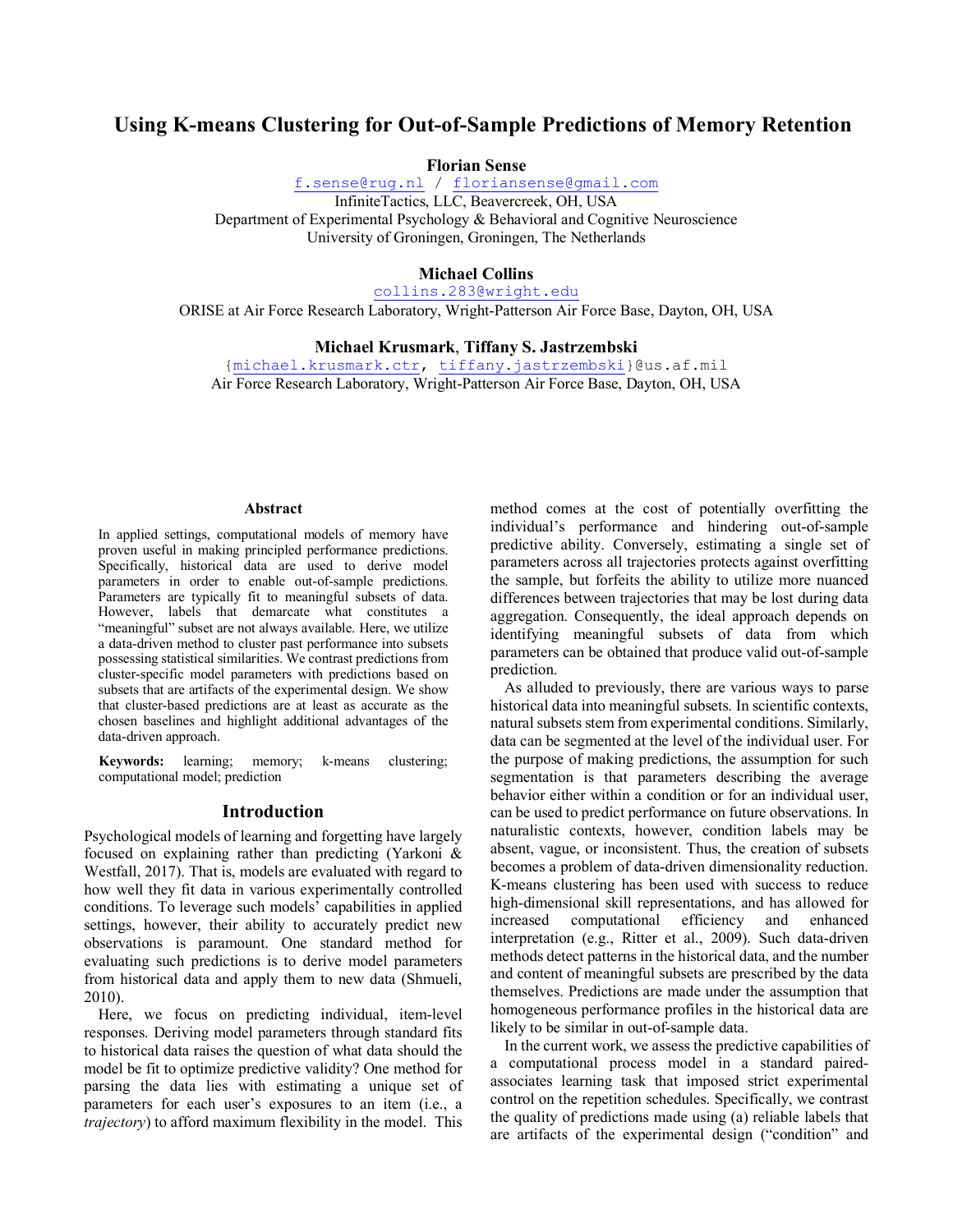"user"), or (b) a data-driven clustering method in which the subsets are derived directly from accuracy in the historical data.

# **Methods**

## **Data**

The data come from a multi-session paired-associate learning task in which 61 participants studied Japanese-English word pairs according to six tightly regimented schedules. An overview of the aggregate performance is provided in Figure 1. The six experimental conditions result from crossing two inter-trial-intervals (ITI; either 2 or 11 intervening trials) and three inter-session-intervals (ISI) between the first and second session that could be 0, 7, or 14 days—the 0-day ISI was a break of approximately five minutes between sessions. Both ITI and ISI were manipulated within-subject and participants studied five unique word-pairs in each condition (30 items total per user). The ISI between session two and three was always seven (plus/minus two) days.

The first repetition showed both the Japanese (cue) and English (response) word on screen. Participants typed the response to proceed. Accuracy for this response was set to 0 (in Figure 1 and reported analyses) to reflect the lack of prior knowledge of Japanese, which participants were screened for. All subsequent repetitions only showed the cue and were followed by corrective feedback.

As seen in Figure 1, clear differences in the aggregate performance between the experimental conditions were observed. Acquisition is markedly better for short ITI wordpairs in the first session but long-term retention (repetition 21) is substantially better for long ITI items, especially at longer ISIs.



Figure 1. Mean performance at each repetition for the six experimental conditions.  $ITI =$ inter-trial-interval;  $ISI =$ intersession-interval between first and second session.

## **The Predictive Performance Equation (PPE)**

Given space limitations in the current format, we present a condensed overview of PPE's mechanisms and refer the interested reader to the extensive description in Walsh et al. (2018). Figure 2 summarizes how performance can be predicted (*P*) using timing information (*ti*) in conjunction with four free parameters  $(m, b, \tau,$  and *s*). To fit the model to empirical data—that is, to derive the best-fitting free parameters—two pieces of information are required: a timestamp and a performance metric. The best-fitting parameters are found by minimizing the sum-of-squares error between PPE's *P* and empirical performance.



Figure 2. Predictive Performance Equation (PPE) mechanism and required information.

In practice, parameters are estimated for a relevant subset of data, which necessitates a third piece of information to be associated with each observation: a "label" that demarcates the subsets. The current work focusses on choosing an appropriate "label" that segments the data such that extracted parameters afford valid out-of-sample predictions. The following section will detail five approaches to utilizing existing or data-driven labels to predict performance.

# **Procedure**

The data were first split into a *training* and a *test* set using an 80/20 split that ensured 80% of an individual user's trajectories were assigned to the training set (Yarkoni & Westfall, 2017). Parameters were extracted from the training set and predictions were generated for the test set. In the following, we will outline five approaches that differed in how they segmented the training data in order to derive PPE parameters (which are in turn used to generate predictions). They fall into two categories: *cluster-based* and *control*  approaches. The former utilizes data-driven clustering to partition the data, while the latter relies on labels available as meta-data: user IDs and experimental conditions.

**Cluster-based approaches** All trajectories in the training data were treated in complete isolation (i.e., independent of the user or experimental condition they were associated with) and subjected to the k-means clustering algorithm (Hartigan & Wong, 1979). This approach originates from the signal processing literature, and aims to divide a set of observations into distinct clusters, such that individual observations belong to the cluster possessing the nearest mean. We settled on an eight-cluster solution because (a) the decrease in summed within-cluster sum of squares reached an asymptote at eight cluster centers, and (b) inspection of the cluster centroids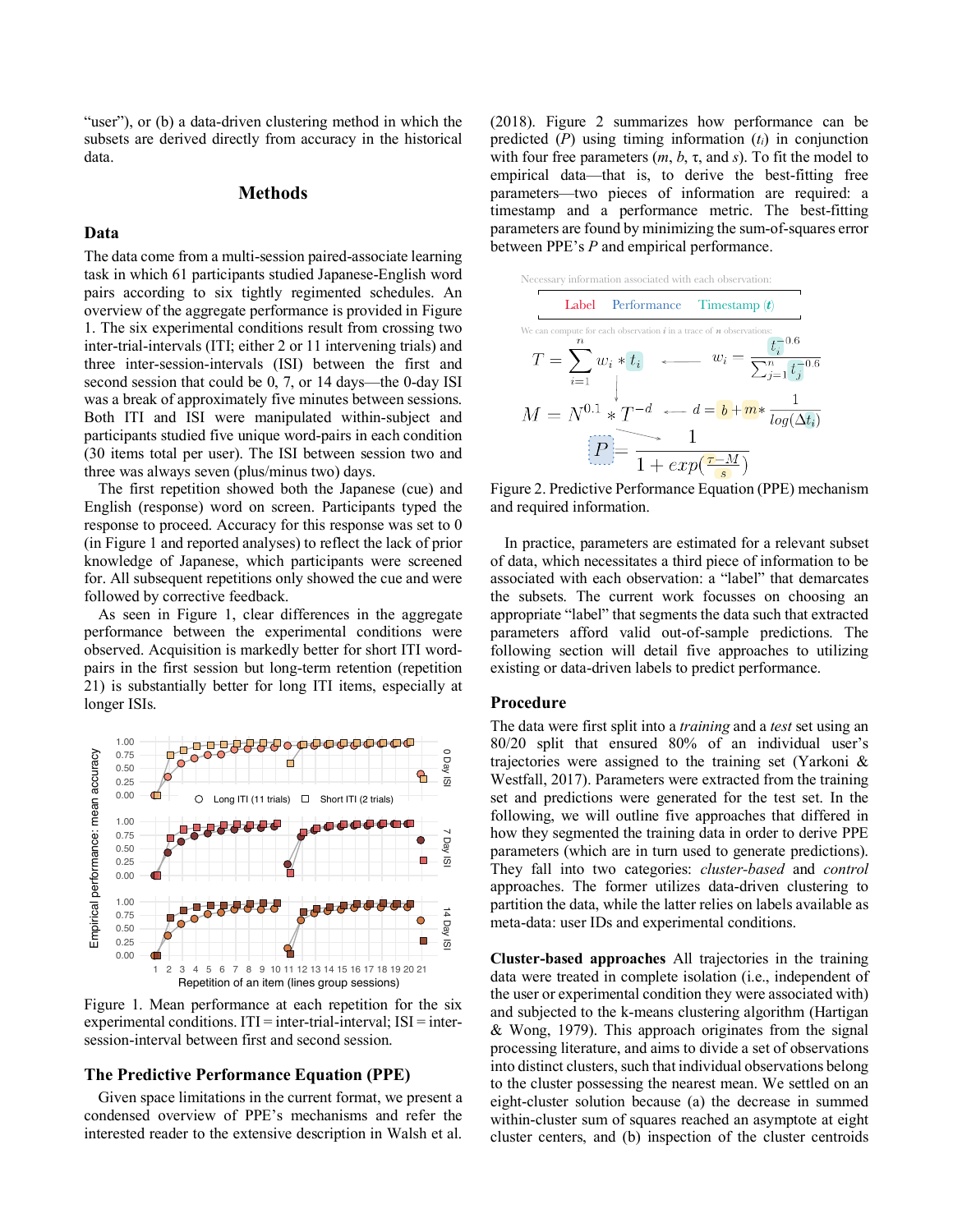suggested that trajectories were grouped into behaviorally meaningful clusters (see Figure 3).



Figure 3. Cluster centroids at each repetition for the eight clusters derived from the training data. Panels' headings show the percentage of trajectories assigned to the cluster.

We then fit PPE to all trajectories in each cluster. This resulted in a unique set of the four free parameters for each data-derived cluster. Next, the trajectories in the test data were assigned to one of the clusters in Figure 3. Specifically, the root-mean-squared-error was computed between a trajectory—a vector of accuracy data—and each cluster's centroids—shown in Figure 3—and the trajectory was assigned to the cluster with the lowest RMSE. Lastly, using the PPE parameters associated with the cluster a trajectory was assigned to, predictions were generated for all trajectories in the test data.

In the Results section we will focus on evaluating the predictions for the 21<sup>st</sup> repetition specifically. Therefore, when assigning new trajectories to pre-defined clusters, we emulated a realistic scenario and assumed that only the first 20 repetitions of a trajectory were available when it must be assigned to a cluster.

The **cautious cluster-based approach** worked in the following way. Given that the last/withheld response could either be incorrect or correct, the cluster assignment was run twice; first, assuming that the incomplete trajectory would be completed with a final incorrect response, and next, assuming it would be completed with a final correct response. If the trajectory was assigned to the same cluster independent of the assumed last response, PPE predictions were generated using the parameters associated with the unambiguously assigned cluster. If the incomplete trajectory was assigned to different clusters depending on the assumed final response, two predictions were generated using the PPE parameters of the two assigned clusters. Those two predictions were averaged to yield a single, "cautious" prediction.

For comparison purposes, we additionally implemented two baseline approaches; a **blind cluster-based approach** in which only the incomplete trajectory (i.e., repetitions 1-20) was used for assignment to one of the eight clusters, and an **omniscient cluster-based approach** in which the complete

trajectory was used as if the final repetition had already been observed. The *omniscient* approach mimicked the control approaches in the sense that it provided reliable "labels" for the membership of a trajectory (i.e., we know which experimental condition and which user a trajectory belongs to) and constituted a form of intentional data leakage.

**Control approaches** As outlined above, we compared the cluster-based approaches with two control approaches. Using the same training/test split of the data as described in the previous section, a unique set of PPE parameters was derived for (a) each experimental condition, and (b) each user. Therefore, the information available for a single condition or user provided the general data pattern for PPE equations to estimate its best-fitting parameters. The procedure was otherwise the same as for the cluster-based approaches. Using the *condition*'s/*user*'s PPE parameter estimates, a prediction was made for each trajectory in the test data.

#### **Results**

Before detailing and comparing the results for the control and cluster-based approaches, we should establish that the clusters derived from the training data (Figure 3) did not merely mimic the experimental conditions. Figure 4 verifies that this was not the case. However, some clusters were preferentially assigned to certain experimental conditions. For example, cluster E mostly covered ISIs of one or two weeks, cluster F was mostly assigned to Short ITI conditions, and cluster H was mainly assigned to the two 0 Day ISI conditions. However, most clusters were spread across (almost) all experimental conditions—no cluster exclusively mapped onto a single condition. This non-exclusivity corroborates that the data-driven clustering leveraged patterns in the data that were not directly dictated by the features of the experimental conditions. These differences in patterns between Figure 1 and Figure 3 highlights that the clustering algorithm isolates distinct performance profiles that are washed out by aggregating performance within a condition (clusters B, C, D, and G especially), potentially accounting for meaningful psychological variables.

| Long ITI with 14 Day ISI  | 21             | 35 | 8              | 30             | 77             | 14  | 22 | 21     |
|---------------------------|----------------|----|----------------|----------------|----------------|-----|----|--------|
| Short ITI with 14 Day ISI | 44             | 6  | $\overline{4}$ | 11             | 56             | 103 | 3  | 7      |
| Long ITI with 7 Day ISI   | 23             | 34 | 15             | 22             | 62             | 21  | 10 | 45     |
| Short ITI with 7 Day ISI  | 37             | 17 | 5              | 15             | 52             | 101 | 5  | 9      |
| Long ITI with 0 Day ISI   | $\overline{1}$ | 57 | 32             | $\overline{4}$ | $\overline{2}$ |     | 6  | 133    |
| Short ITI with 0 Day ISI  | 17             | 18 | 3              | 11             | 10             | 43  |    | 139    |
|                           | A              | B  | C              | D              | Ε              | F   | G  | T<br>Н |

Figure 4. The overlap between clusters and experimental conditions is shown by tallying how frequently a trajectory from a given condition was assigned to each cluster.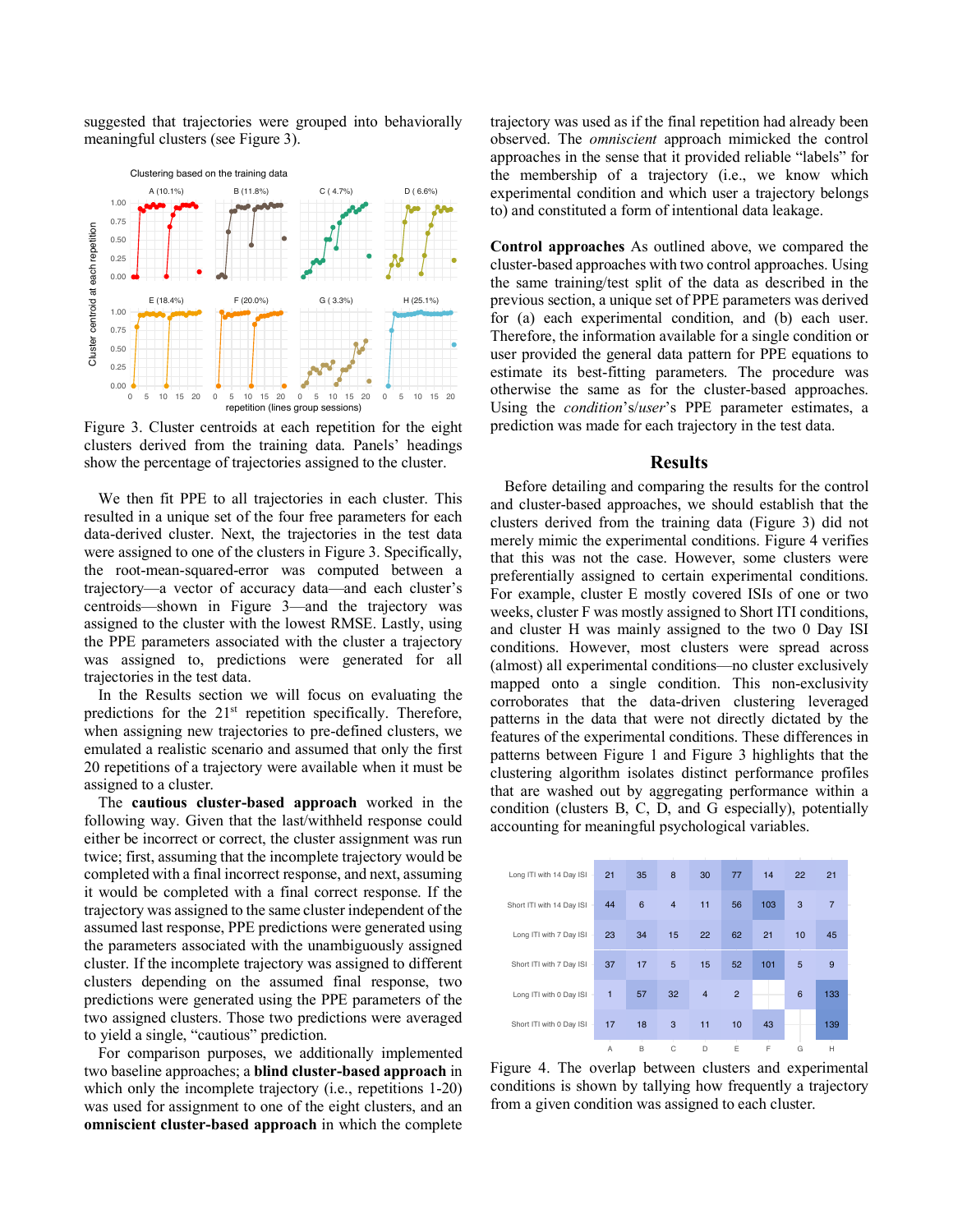#### **Control approaches**

The first control approach uses the *condition*-constrained PPE parameters to make predictions for the test data. These predictions are shown for the 21st repetition in Figure 5. Experimental conditions are plotted against performance, where the gray dots indicate the actual accuracy on the final repetition and the colored dots show the model's predictions. Observed accuracy was jittered both horizontally and vertically to create a visual impression of the relative number of responses in each condition. The predicted performance was only jittered horizontally to preserve the precise values (the same applies to Figure 8 and Figure 9).

The *condition*-based predictions shown in Figure 5 were highly homogenous within a condition. Visual comparison with the final repetition in Figure 1 suggests that predictions closely matched the aggregate empirical data. Closer inspection—a detailed description of which is beyond the scope of the current report—confirmed that PPE fit the six empirical trajectories in Figure 1 very well. The low variance in predicted values can probably be attributed to the very similar temporal inputs. As described above, PPE requires two inputs and one of those—the timestamps—should be very alike within each condition. No matter what the exact values of the second input to PPE (i.e., accuracy), the predictions are largely identical within a condition. As a result, the *condition*-based predictions resemble the empirical means but are rather non-committal (that is, closer to 0.5 than either 0 or 1).



Figure 5. Predicted performance (colored) compared with actual performance (gray) for the *condition*-based approach.

The user-based predictions are shown in Figure 6. Predicted performance (colors and shapes matching Figure 1) is contrasted with actual accuracy (gray; no jitter) for each user. Users are ordered on the x-axis according to their actual performance (overall number correct; ordering is consistent across panels).

Two patterns surface in Figure 6. First, the *user*-based predictions showed much larger variability than the *condition*-based predictions: Scanning horizontally across the figure's panels indicates that predictions are scattered across most of the y-axis in every condition (between-user variability) and scanning vertically, we see that both low and high performers—at the left and right ends of the x-axes, respectively—exhibit substantial within-user variability. This is likely because the per-user set of PPE parameters is used to generate predictions for new trajectories of varying schedules. This is in stark contrast with the *condition*-based approach, in which all trajectories within a condition have very homogeneous temporal structures. Second, the predictions steadily increase from the left to the right side of Figure 6. This implies a correlation between predicted and observed performance that is confirmed by a significant positive point-biserial correlation ( $r = 0.405$ ,  $t(357) = 8.361$ , *p* < 0.001) computed across all conditions.



Figure 6. Predicted performance (colored) compared with actual performance (gray) for the *user*-based approach.

# **Cluster-based approaches**

A central step in the cluster-based approaches is the assignment of trajectories from the test data to one of the clusters derived from the training data (see Figure 3). The only difference between the *omniscient* and *blind* approaches is whether they did or did not (respectively) take the last repetition into account when assigning a trajectory to a cluster. The confusion matrix in Figure 7 shows that under these different assumptions, the same trajectory can be assigned to different clusters. Most confusions occur between clusters A and E as well as F and E—specifically, the *blind* approach preferentially assigns trajectories to either A or F, many of which are assigned to cluster E by the *omniscient* approach. On the other hand, all assignments to clusters G and H are unambiguous—no matter whether the last observation is known or not. The confusion matrix suggests that ambiguous assignments in the *cautious* approach will primarily arise if a trajectory most closely matches cluster A, E, or F (a pattern confirmed in Figure 9).

The *blind* cluster-based predictions (not shown) look very similar to the *omniscient* predictions (Figure 8). While the *condition*-constrained predictions tightly center around the empirical means, the *blind* and *omniscient* cluster-based predictions emulate a cluster's centroid on the last repetition but exhibit higher variance—likely because the same model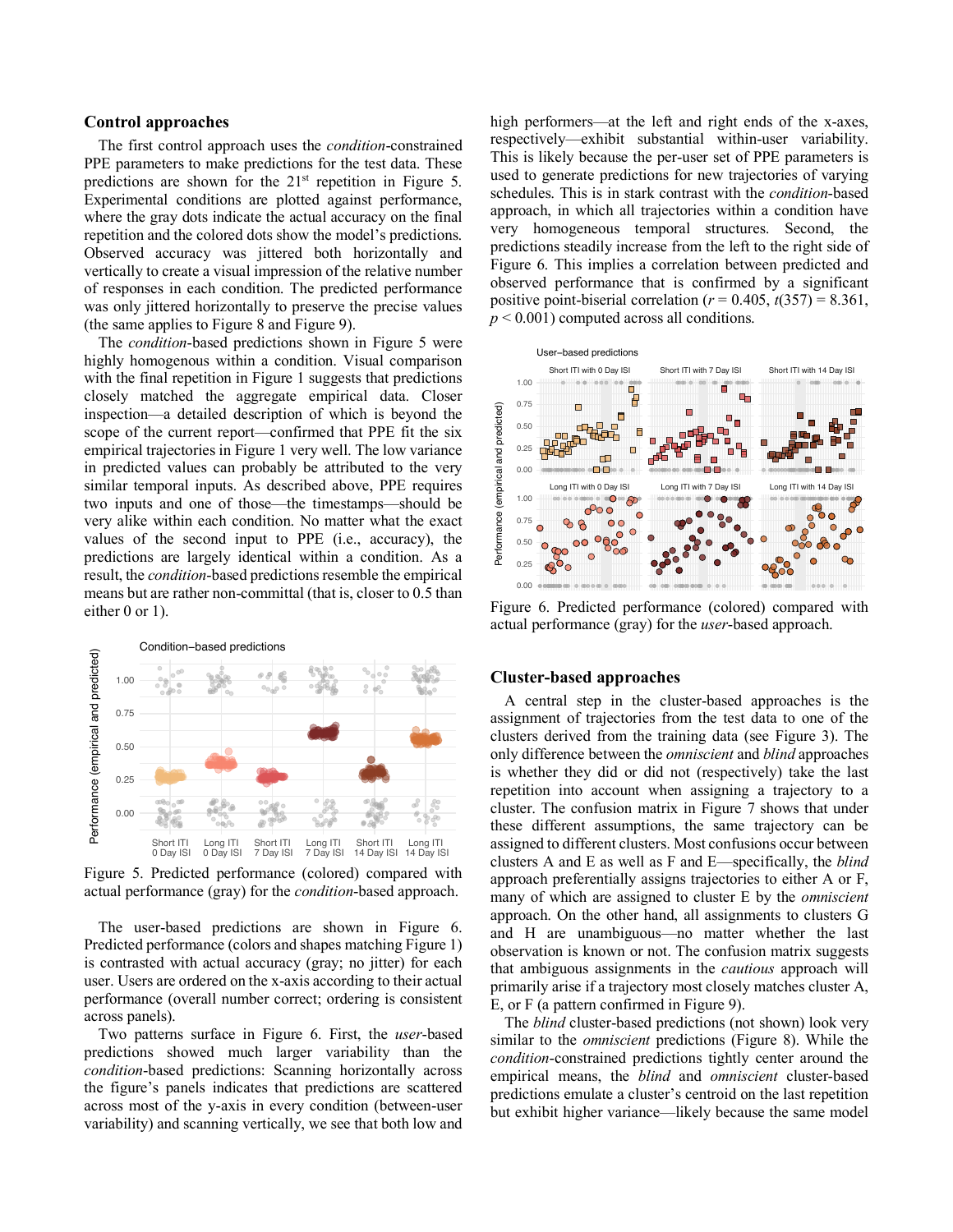parameters are used across trajectories that have very different temporal structures (cf. Figure 4).



Figure 7. Confusion matrix comparing assignment of new trajectories for the *blind* and *omniscient* approaches.

Consequently, the primary difference between the *blind* and *omniscient* approach is a result of the differential assignments apparent in Figure 7: The *blind* approach assigned 113 trajectories to cluster F, while the *omniscient* approach only assigned 77 trajectories to the same cluster (7 of which the *blind* approach assigned to cluster E). Conversely, the *omniscient* approach assigned 60 trajectories to cluster E, only 3 of which were also assigned to cluster E by the *blind* approach. The remaining omnisciently assigned E trajectories were blindly assigned to either A or F.

One stark difference between the *omniscient* cluster-based predictions and the *condition*-based predictions is that the former commits to more extreme predictions: In clusters A, F, and G, for example, performance is predicted to be poor with great certainty for virtually all observations in that cluster (and the reverse is true for cluster E; Figure 8). For clusters whose centroid on the 21st repetition is at neither boundary (e.g., clusters B, D, and H), on the other hand, predicted performance is more spread.



Figure 8. Predicted performance (colored) compared with actual performance (gray) for the *omniscient* cluster-based approach.

For the *cautious* cluster-based approach, the equivalent of Figure 5 and Figure 8 is more complicated because a given trajectory does not necessarily have a single cluster associated with it. As explained in the Methods, each trajectory is assigned to a cluster twice; once assuming the last response will be incorrect and once assuming it will be correct. In 52.1% of the trajectories, this resulted in the same assigned cluster, as revealed in the lower panel of Figure 9. Not surprisingly, for trajectories that were *cautiously* assigned to the same clusters, the pattern is very similar to the *omniscient* approach (cf. Figure 8). The upper panel in Figure 9 shows the trajectories that were assigned to different trajectories depending on the assumed last response. A data point's location in the upper panel is determined by the cluster assigned when the last response is assumed to be incorrect, while its color is determined by the cluster assigned if the last response is assumed to be correct.

Cautious cluster−based predictions



Figure 9. Predicted performance (colored) compared with actual performance (gray) for the *cautious* cluster-based approach.

Several interesting patterns emanate from Figure 9. First, not a single trajectory has been assigned to cluster E, independent of whether the last response was assumed to be correct or not. Second, not a single trajectory was unambiguously assigned to cluster F—however, the majority of ambiguous assignments (71.5%) are a conflict between assignment to cluster F (assuming the last repetition is incorrect) and cluster E (assuming it is correct). Similarly, 21.5% of ambiguous assignments are to clusters A and E. This confirms what we derived from the confusion matrix: Trajectories most confused by *blind* and *omniscient* assignments will present the largest challenge to the *cautious* approach. Third, in these cases of differential A-E and F-E assignments, the resulting predictions (orange points in upper panel of Figure 9) center around 0.5 because cluster A and F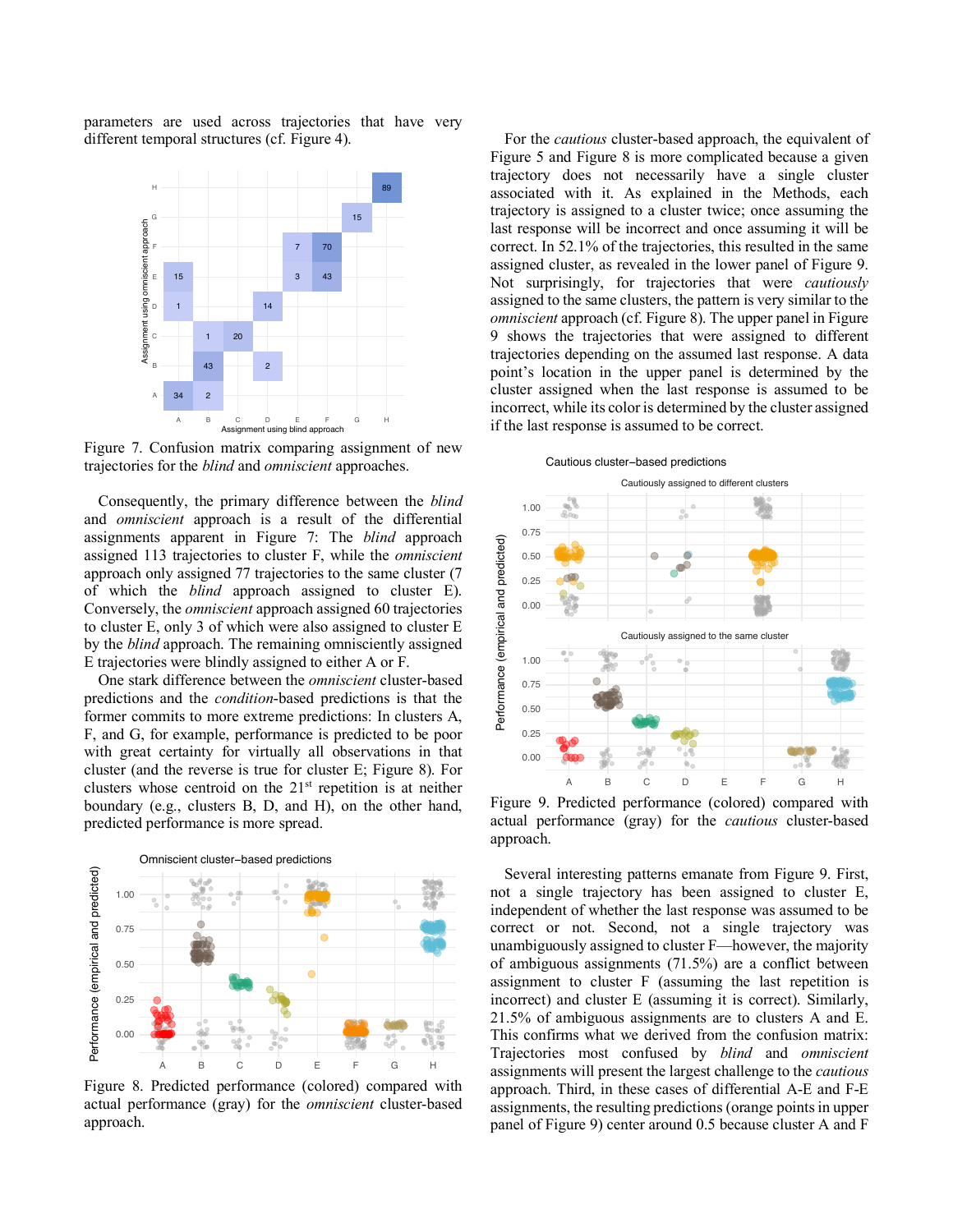predict near-floor and cluster E predicts near-ceiling performance, which produces a *cautiously* uncertain prediction of roughly 0.5.

In an attempt to summarize and compare the predictions made for the  $21<sup>st</sup>$  repetition in the test data. Table 1 lists three model fit statistics for each of the five approaches. The area under the ROC curve (AUC; Fawcett, 2006) can be interpreted as the probability that the predicted performance will be ranked higher for a randomly chosen correct response than a randomly chosen incorrect response. This probabilistic interpretation highlights that the AUC is based on the relative rank of predictions rather than the distance from the "truth." The root-mean-squared-error (RMSE), on the other hand, quantifies the absolute distance between prediction and "truth." The logarithmic loss is expressed on an open-ended scale and imposes a harsh penalty on incorrect predictions. Each of these statistics emphasizes different dimensions of the quality of an approach's predictions and condense the nuanced effects discussed above into a single number for easy comparison.

Table 1. Model fit statistics for repetition 21 in the test data.

| Approach              | AUC <sup>†</sup> | $RMSE^{\ddagger}$ |                                             |
|-----------------------|------------------|-------------------|---------------------------------------------|
|                       |                  |                   | $\frac{\text{Log}}{\text{loss}^{\ddagger}}$ |
| Condition             | 0.676            | 0.475             | 15.5                                        |
| User                  | 0.736            | 0.457             | 13.7                                        |
| <b>Blind clusters</b> | 0.655            | 0.536             | 14.2                                        |
| Omniscient clusters   | 0.902            | 0.351             | 83                                          |
| Cautious clusters     | 0.681            | 0.485             | 15.6                                        |
|                       |                  |                   |                                             |

# **Discussion**

The main goal of the current work was to explore a datadriven method to segment performance profiles for purposes of estimating model parameters to produce valid out-ofsample predictions. Out-of-sample predictions generated from variations of data-driven clustering methods were contrasted with out-of-sample predictions generated from fits to each subset indicated by reliable labels (experimental conditions and users). While summary fit statistics suggest that the condition and clustering approaches performed approximately equally well (Table 1), we believe that the clustering-based approach provides a more nuanced picture that is revealed only when the predictions are inspected closely (Figure 5 through Figure 9).

The data used here were highly structured. This has two consequences relevant for the current work. First, the condition labels provided a great deal of implicit information since the experimental manipulation created temporally distinct repetition schedules. This temporal homogeneity in the trajectories associated with each *condition* resulted in largely invariant predictions for the 21<sup>st</sup> repetition (Figure 5). Conversely, grouping by user, we observed that predictions varied significantly within a user but there was a positive correlation between predicted and observed accuracy. Both the *condition* and *user* approach results suggest that fitting

PPE to a subset of data works as intended and PPE capitalizes on information that is coherent within a given subset (i.e., the temporal regularities within each *condition* or the ability of a *user* across various timings).

The second consequence of using these highly structured data pertains to the fixed number of repetitions. Knowing that trajectories from the test data would inevitably match trajectories in the training data in terms of their length allowed us to extract a single set of clusters (Figure 3). In naturalistic data, trajectories will undoubtedly vary in length, potentially complicating the derivation of clusters and the assignment of new trajectories to clusters. If the dataset of interest is large enough, a potential solution would be to bin trajectories by their lengths and derive clusters for each bin. For example, the clusters in Figure 3 could be used for trajectories that contain roughly 20 observations, and another set of clusters could be derived and referenced for trajectories that contain >30 or <10 observations.

The exploration of the data-driven *cautious* clustering approach presented here has both advantages and disadvantages related to its assumption that the to-bepredicted response in a trajectory could be either correct or incorrect. One downside is that if this assumption leads to the same trajectory being assigned to different clusters (top panel Figure 9) the resulting *cautious* prediction is essentially always a non-committal 50%. This might be partially due to the specific data used here, which yielded two highly confusable clusters that make opposite predictions for the final repetition (E and F, see Figure 3). In this scenario, a noncommittal prediction could be considered sensible. One advantage of the *cautious* approach is that in the reverse scenario, unambiguous assignment independent of the anticipated response, predictions are fairly accurate and more confident than in the *condition* approach.

An additional advantage of clustering the data from an experimental study is a descriptive overview that adds nuance to other forms of aggregation. Here, for example, each *trajectory* was treated in complete isolation, independent of the user or experimental condition it was associated with. Figure 3 suggests that the majority of trajectories are assigned to clusters with very high performance that mostly differ on repetitions 11 and 21 (cf. clusters E, F, and H) but that there are also clusters that capture slower (clusters B, C, D) or incomplete learning (cluster G). In conjunction with the mapping provided in Figure 4 (and its equivalent for usercluster mappings), the clusters constitute an especially useful a descriptive tool. It is possible that distinct clusters map onto psychological variables (mnemonic strategies, fatigue, etc.) outside the scope of the conducted study. Another potential extension of the current work would stem from utilizing alternative clustering approaches (see Berkhin, 2006 for an extensive survey).

Due to space constraints, we did not report in more detail the fit to the first 20 repetitions and instead chose to highlight the predictive accuracy on the  $21<sup>st</sup>$  repetition. Given the train/test split procedure, however, the model actually predicted *all* observations in the test set. A closer